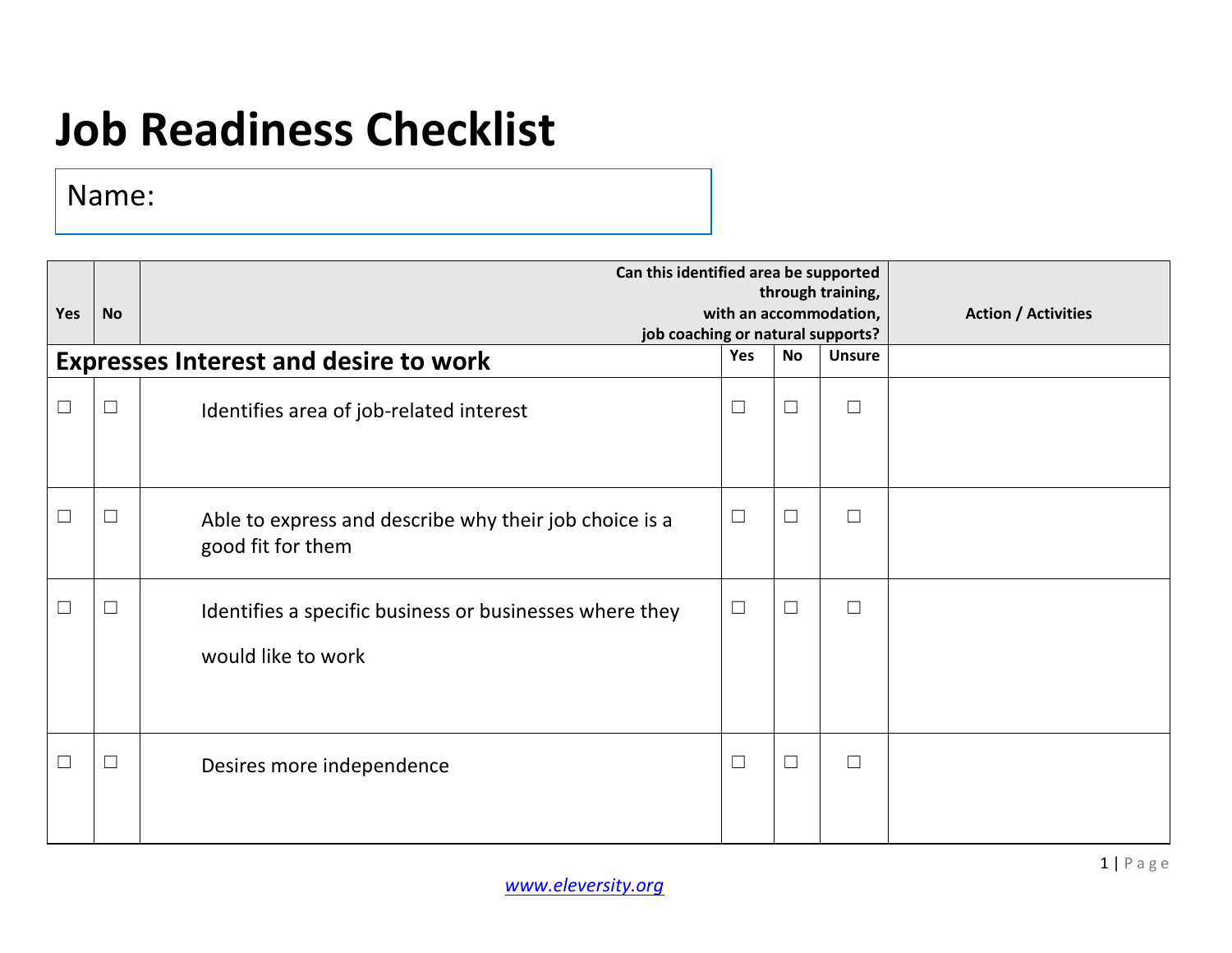|        | Demonstrates basic, core business expectations |                                                      |        |        |        |  |  |  |
|--------|------------------------------------------------|------------------------------------------------------|--------|--------|--------|--|--|--|
| $\Box$ | $\Box$                                         | Arrives to program and appointments on time          | $\Box$ | $\Box$ | $\Box$ |  |  |  |
| $\Box$ | $\Box$                                         | Understands how to tell time and the passage of time | $\Box$ | $\Box$ | $\Box$ |  |  |  |
| $\Box$ | $\Box$                                         | Able to follow instructions                          | $\Box$ | $\Box$ | $\Box$ |  |  |  |
| $\Box$ | $\Box$                                         | Completes assigned tasks                             | $\Box$ | $\Box$ | $\Box$ |  |  |  |
| $\Box$ | $\Box$                                         | Understands basic employer expectations              | $\Box$ | $\Box$ | $\Box$ |  |  |  |
| $\Box$ | $\Box$                                         | Able to dress in appropriate work attire             | $\Box$ | $\Box$ | $\Box$ |  |  |  |
| $\Box$ | $\Box$                                         | Respectful to others                                 | $\Box$ | $\Box$ | $\Box$ |  |  |  |
| $\Box$ | $\Box$                                         | Asks for help when needed                            | $\Box$ | $\Box$ | $\Box$ |  |  |  |
| $\Box$ | $\Box$                                         | Understands the work environment                     | $\Box$ | $\Box$ | $\Box$ |  |  |  |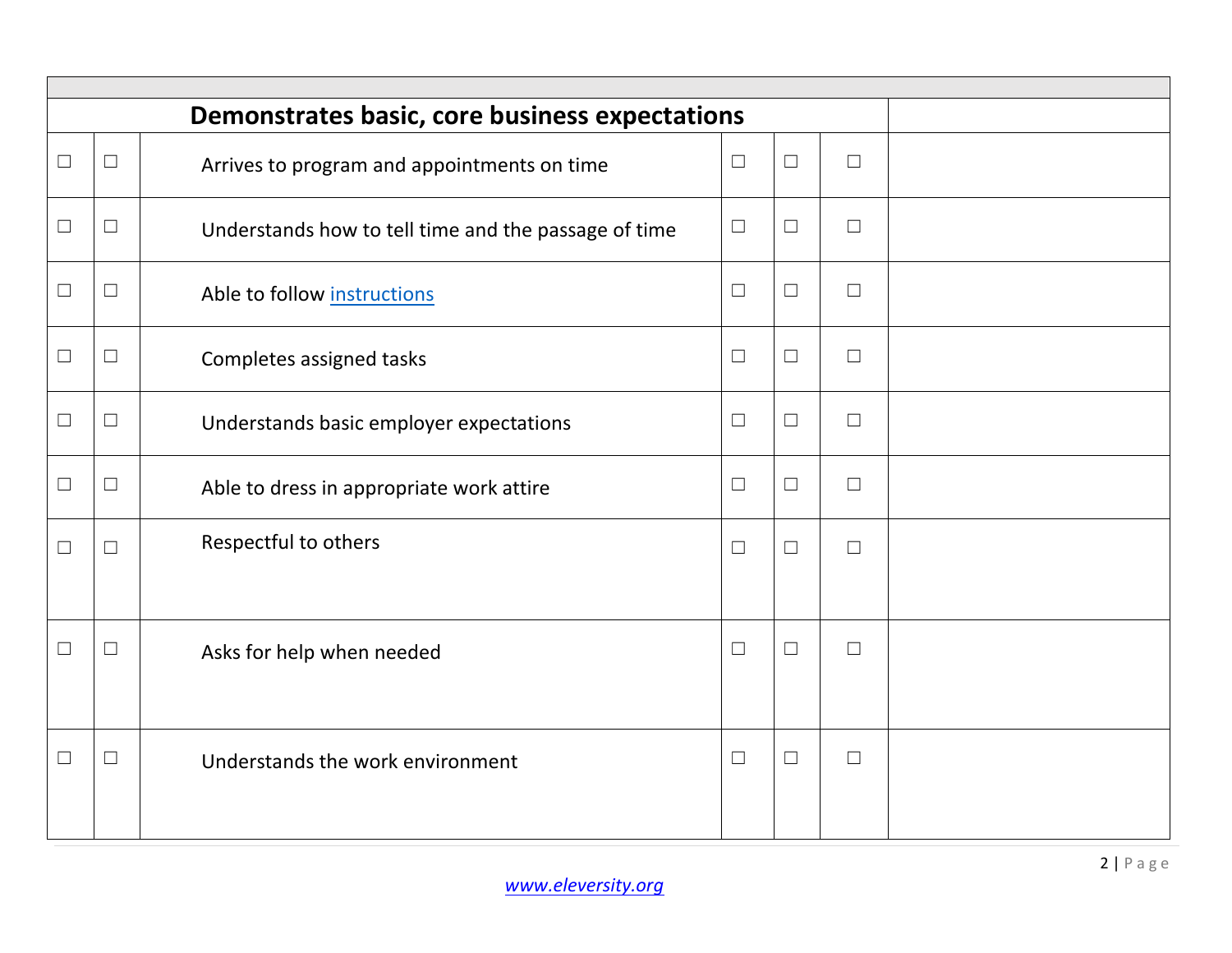|        | Demonstrates job search skills             |                                             |        |        |        |  |  |  |  |
|--------|--------------------------------------------|---------------------------------------------|--------|--------|--------|--|--|--|--|
| $\Box$ | $\Box$                                     | Has a resume                                | $\Box$ | $\Box$ | $\Box$ |  |  |  |  |
| $\Box$ | $\Box$                                     | Able to complete a written application      | $\Box$ | $\Box$ | $\Box$ |  |  |  |  |
| $\Box$ | $\Box$                                     | Able to complete an online application      | $\Box$ | $\Box$ | $\Box$ |  |  |  |  |
| $\Box$ | $\Box$                                     | Able to complete an online employer test    | $\Box$ | $\Box$ | $\Box$ |  |  |  |  |
| $\Box$ | $\Box$                                     | Able to answer interviewer questions        | $\Box$ | $\Box$ | $\Box$ |  |  |  |  |
| $\Box$ | $\Box$                                     | Able to ask interviewer questions           | $\Box$ | $\Box$ | $\Box$ |  |  |  |  |
|        |                                            |                                             |        |        |        |  |  |  |  |
|        | Individual is able to get to and from work |                                             |        |        |        |  |  |  |  |
| П      | $\Box$                                     | Able to use public transportation           | $\Box$ | $\Box$ | $\Box$ |  |  |  |  |
| $\Box$ | $\Box$                                     | Family, friends or residence will transport | $\Box$ | $\Box$ | $\Box$ |  |  |  |  |